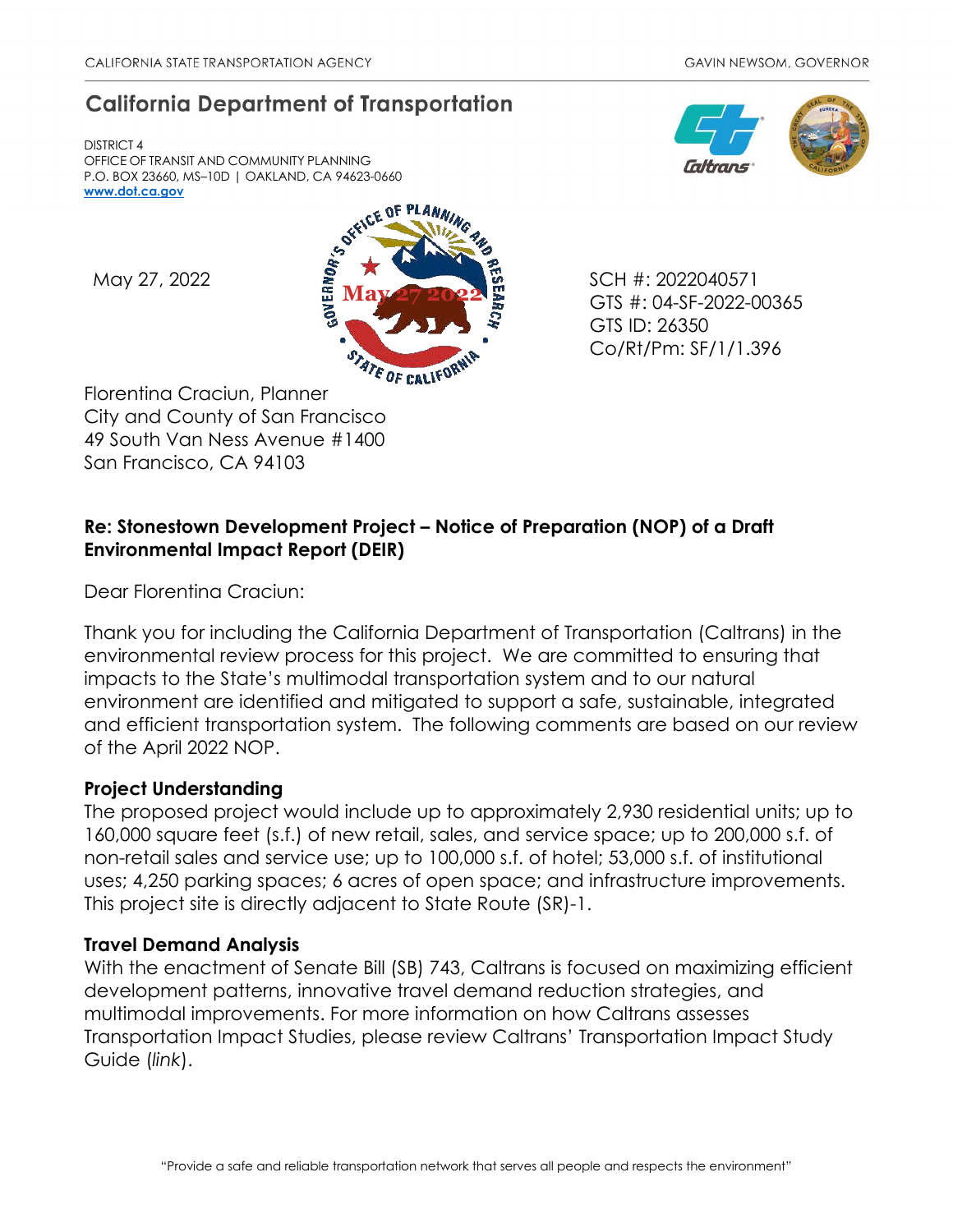Florentina Craciun, Planner May 27, 2022 Page 2

If the project meets the screening criteria established in the City's adopted Vehicle Miles Traveled (VMT) policy to be presumed to have a less-than-significant VMT impact and exempt from detailed VMT analysis, please provide justification to support the exempt status in alignment with the City's VMT policy. Projects that do not meet the screening criteria should include a detailed VMT analysis in the DEIR, which should include the following:

- VMT analysis pursuant to the City's guidelines. Projects that result in automobile VMT per capita above the threshold of significance for existing (i.e. baseline) city-wide or regional values for similar land use types may indicate a significant impact. If necessary, mitigation for increasing VMT should be identified. Mitigation should support the use of transit and active transportation modes. Potential mitigation measures that include the requirements of other agencies such as Caltrans are fully enforceable through permit conditions, agreements, or other legally-binding instruments under the control of the City.
- A schematic illustration of walking, biking and auto conditions at the project site and study area roadways.
- The project's primary and secondary effects on pedestrians, bicycles, travelers with disabilities and transit performance should be evaluated, including countermeasures and trade-offs resulting from mitigating VMT increases. Access to pedestrians, bicycle, and transit facilities must be maintained.

## **Transportation Safety Analysis**

Per the Interim Local Development Intergovernmental Review (LDR) Safety Review Practitioners Guidance (*[link](https://dot.ca.gov/-/media/dot-media/programs/transportation-planning/documents/sb-743/2020-12-22-updated-interim-ldigr-safety-review-guidance-a11y.pdf)*), Caltrans has analyzed existing data to conduct a safety review for this project area. The Lead Agency and/or applicant may use this information to identify and recommend appropriate multimodal safety mitigation measures for potential project-related impacts for vehicular, pedestrian and bicycle use. Caltrans looks forward to reviewing potential multimodal safety mitigation measures. Please see detailed information in the attached report.

#### **Construction-Related Impacts**

Potential impacts to Caltrans' Right-of-Way (ROW) from project-related temporary access points should be analyzed. Mitigation for significant impacts due to construction and noise should be identified. Project work that requires movement of oversized or excessive load vehicles on State roadways requires a transportation permit that is issued by Caltrans. To apply, visit: https://dot.ca.gov/programs/trafficoperations/transportation-permits.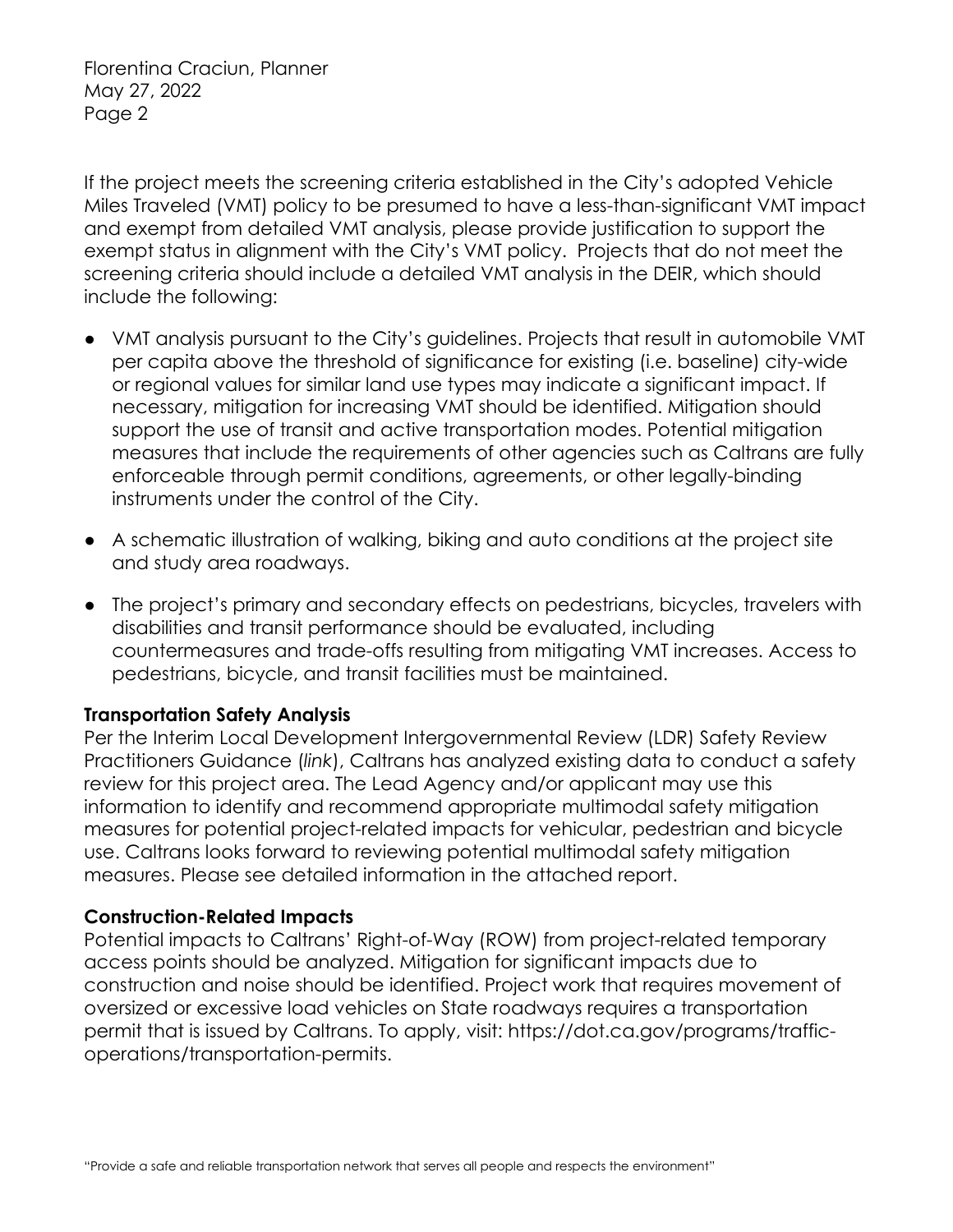Florentina Craciun, Planner May 27, 2022 Page 3

Prior to construction, coordination may be required with Caltrans to develop a Transportation Management Plan (TMP) to reduce construction traffic impacts to the State Transportation Network (STN).

#### **Utilities**

Any utilities that are proposed, moved or modified within Caltrans' ROW shall be discussed. If utilities are impacted by the project, provide site plans that show the location of existing and/or proposed utilities. These modifications require a Caltransissued encroachment permit and will need to follow procedures in Chapter 13 of the Right of Way manual (*[link](https://dot.ca.gov/programs/right-of-way/right-of-way-manual)*) and Chapter 17 of the Project Procedures Development Manual (*[link](https://dot.ca.gov/programs/design/manual-project-development-procedures-manual-pdpm)*).

## **Lead Agency**

As the Lead Agency, the City and County of San Francisco is responsible for all project mitigation, including any needed improvements to the STN. The project's fair share contribution, financing, scheduling, implementation responsibilities and lead agency monitoring should be fully discussed for all proposed mitigation measures.

### **Equitable Access**

If any Caltrans facilities are impacted by the project, those facilities must meet American Disabilities Act (ADA) Standards after project completion. As well, the project must maintain bicycle and pedestrian access during construction. These access considerations support Caltrans' equity mission to provide a safe, sustainable, and equitable transportation network for all users.

## **Encroachment Permit**

Please note that a ROW certification may be needed for a Caltrans encroachment permit due to the proximity of the light rail system. A clearance memo will be needed from the project engineer. Approval from California Public Utilities Commission (CPUC) may also be needed if there are any adjustments to the railway track.

Please be advised that any permanent work or temporary traffic control that encroaches onto Caltrans' ROW requires a Caltrans-issued encroachment permit. As part of the encroachment permit submittal process, you may be asked by the Office of Encroachment Permits to submit a completed encroachment permit application package, digital set of plans clearly delineating Caltrans' ROW, digital copy of signed, dated and stamped (include stamp expiration date) traffic control plans, this comment letter, your response to the comment letter, and where applicable, the following items: new or amended Maintenance Agreement (MA), approved Design Standard Decision Document (DSDD), approved encroachment exception request, and/or airspace lease agreement. Your application package may be emailed to [D4Permits@dot.ca.gov.](mailto:D4Permits@dot.ca.gov)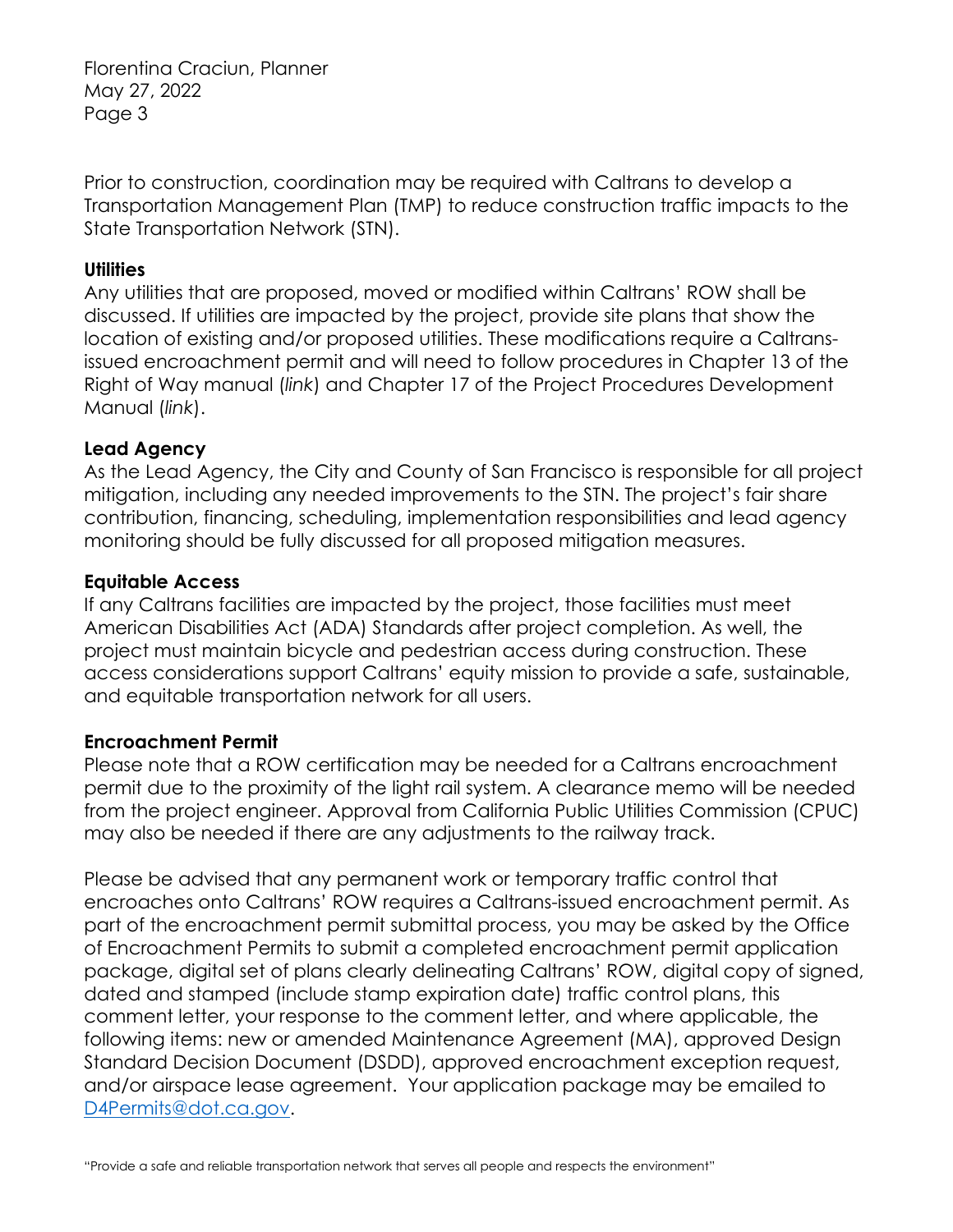Florentina Craciun, Planner May 27, 2022 Page 4

Please note that Caltrans is in the process of implementing an online, automated, and milestone-based Caltrans Encroachment Permit System (CEPS) to replace the current permit application submittal process with a fully electronic system, including online payments. The new system is expected to be available during 2022. To obtain information about the most current encroachment permit process and to download the permit application, please visit [https://dot.ca.gov/programs/traffic](https://dot.ca.gov/programs/traffic-operations/ep/applications)[operations/ep/applications.](https://dot.ca.gov/programs/traffic-operations/ep/applications)

Thank you again for including Caltrans in the environmental review process. Should you have any questions regarding this letter, or for future notifications and requests for review of new projects, please email [LDR-D4@dot.ca.gov.](mailto:LDR-D4@dot.ca.gov)

Sincerely,

Mark Leong

MARK LEONG District Branch Chief Local Development Review

c: State Clearinghouse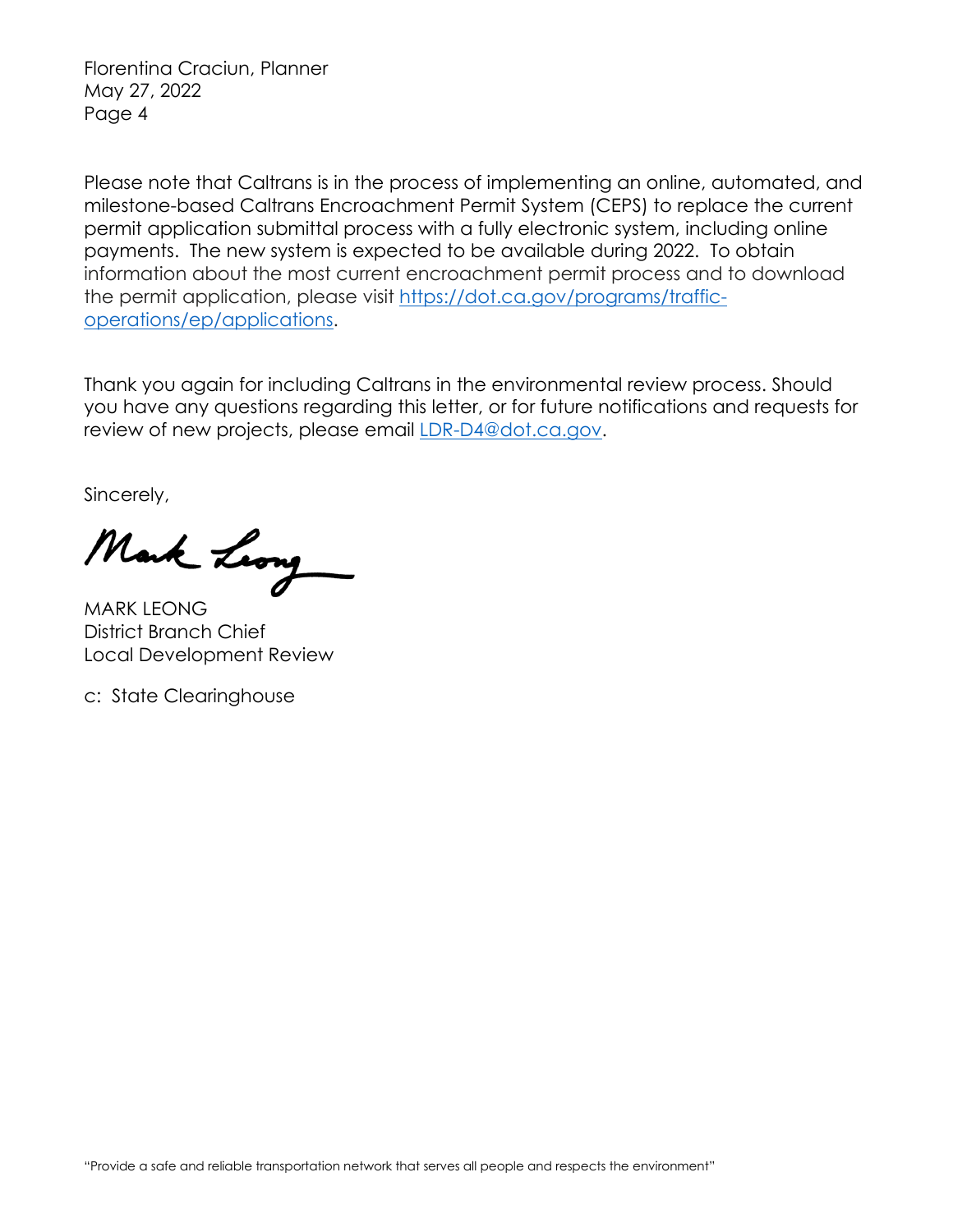## **Traffic Accident Surveillance and Analysis System (TASAS) Crash Data Analysis per CEQA Review**

**The contents of these reports shall be considered confidential and may be privileged pursuant to 23 U.S.C. Section 409 and are for the sole use of the intended recipient(s). Any unauthorized review, use, disclosure, or distribution is prohibited. If you are not the intended recipient, please contact the sender by reply e-mail and destroy all copies of the original message. Do not print, copy or forward.**

The Stonestown Development Project frontages Route 1 from Buckingham Way (PM 1.26) to Eucalyptus Drive (PM 1.66).

The Traffic Analysis is for this segment of Route 1 and its intersections within the limits because there will be additional traffic volume from the proposed project that could impact the overall traffic on the mainline and the intersections.

There was no prior traffic analysis, monitoring program and/or traffic investigation report for Route 1 as it may not impact the traffic within the proposed project limits.

Table B showing the number of highway segment collisions (including the intersections' collisions) along with the total actual & average collision rates are provided just for information purpose only.

The Table B report identified in Table 1 below for Route 1 PM 1.26/1.66 was generated on 5/17/2021. It depicts collision rates per million vehicle miles (mvm) for the most recent 36 month period from 7/1/2018 to 6/30/2021 from Caltrans' Traffic Accident Surveillance and Analysis System (TASAS).

### **Table 1 TASAS Table B Collision Rates (7/1/2018 – 6/30/2021)**

| <b>Location</b>       | <b>Number of Collision</b> |   |                              |  | <b>Actual Rates</b><br>(per million vehicle miles) |                                                               |       | <b>Average Rates</b><br>(per million vehicle miles) |                                                    |       |
|-----------------------|----------------------------|---|------------------------------|--|----------------------------------------------------|---------------------------------------------------------------|-------|-----------------------------------------------------|----------------------------------------------------|-------|
|                       |                            |   | Total   Fatal   Injury   PDO |  |                                                    | Fatal $ $ Fatal + Inj   Total  <br><b>Collision Collision</b> | $[1]$ |                                                     | Fatal $ $ Fatal + Inj Total<br>Collision Collision | $[1]$ |
| $SF 1 - PM 1.26/1.66$ |                            | 0 | 4                            |  | 0.0                                                | 0.14                                                          |       | $0.24$ 0.009                                        | 0.39                                               | 0.87  |

[1] All reported collisions, including Property Damage Only (PDO) collisions

TASAS Table B collision rates summarize and compare the actual total collision rates to the average total rates for similar facilities throughout the State. The total collision rates include all reported collisions: Fatal, Injury, and Property Damage Only.

#### **SF1 - PM 1.26/1.66**

Analysis of the TASAS Table B record shows 7 collisions during the latest available three years with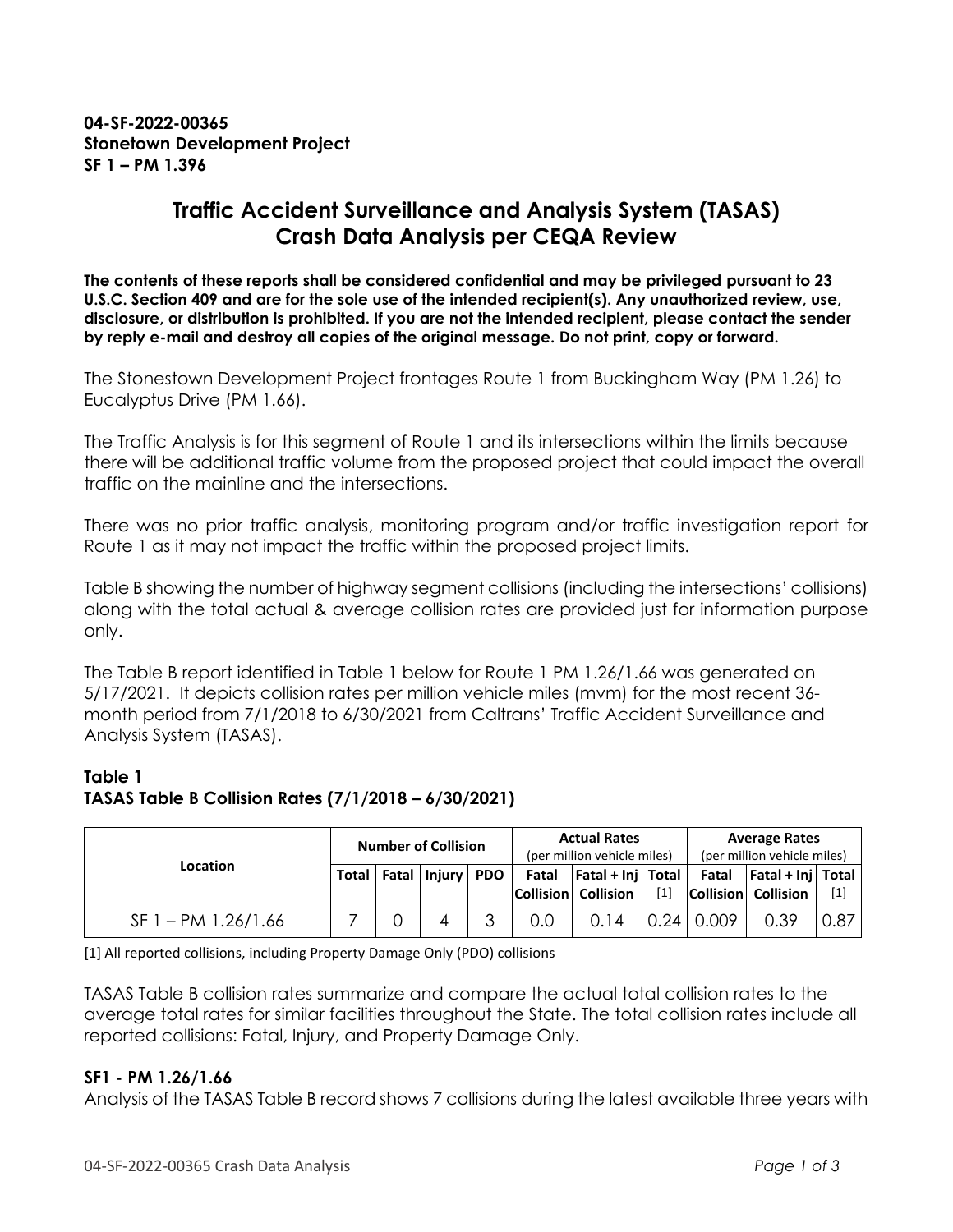an actual total rate is well below the total average rate for similar facilities statewide. Detailed analysis per the TASAS Selective Accident Retrieval (TSAR) generated on 5/17/2022 shows:

Primary Collision Factor:

- 1 Influence Alcohol (14.3%)
- 1 Follow Too Close (14.3%)
- $\bullet$  1 Speeding (14.3%)
- 4 Other Violations (57.1%)

Type of Collision:

- 2 Sideswipe (28.6%)
- 1 Rear End (14.3%)
- 3 Broadside (42.9%)
- $\bullet$  1 Hit Object (14.3%)

The Table B report identified in Table 2 below for the intersections of Route 1 and Buckingham Way (PM 1.26), Winston Drive (PM 1.35), and Eucalyptus Drive (PM 1.66) were generated on 5/17/2021. It depicts collision rates per million vehicle (mv) for the most recent 36-month period from 7/1/2018 to 6/30/2021 from Caltrans' Traffic Accident Surveillance and Analysis System (TASAS).

## **Table 2 TASAS Table B Collision Rates (7/1/2018 – 6/30/2021)**

| Location                               | <b>Number of Collision</b> |       |               |            | <b>Actual Rates</b><br>(per million vehicles) |                                         |      | <b>Average Rates</b><br>(per million vehicles) |                                       |       |
|----------------------------------------|----------------------------|-------|---------------|------------|-----------------------------------------------|-----------------------------------------|------|------------------------------------------------|---------------------------------------|-------|
|                                        | Total                      | Fatal | <b>Injury</b> | <b>PDO</b> | Fatal<br> Collision                           | Fatal + Inj   Total<br><b>Collision</b> | [2]  | Fatal<br>$ $ Collision $ $                     | Fatal + Inj Total<br><b>Collision</b> | $[2]$ |
| Buckingham Wy. Intersection<br>PM 1.26 | 0                          |       |               | O          | 0.00                                          | 0.00                                    | 0.00 | 0.002                                          | 0.06                                  | 0.13  |
| Winston Dr. Intersection<br>PM 1.35    | っ                          |       | 2             | O          | 0.00                                          | 0.02                                    | 0.02 | 0.002                                          | 0.16                                  | 0.33  |
| Eucalyptus Dr. Intersection<br>PM 1.66 | 4                          |       | 2             | റ          | 0.00                                          | 0.02                                    | 0.05 | 0.002                                          | 0.16                                  | 0.33  |

[2] All reported collisions, including Property Damage Only (PDO) collisions

TASAS Table B collision rates summarize and compare the actual total collision rates to the average total rates for similar facilities throughout the State. The total collision rates include all reported collisions: Fatal, Injury, and Property Damage Only.

#### **SF1 - PM 1.26, Intersection of Buckingham Way**

Analysis of the TASAS Table B record shows zero collision during the latest available three years.

#### **SF1 - PM 1.35, Intersection of Winston Drive**

Analysis of the TASAS Table B record shows 2 collisions during the latest available three years with an actual total rate is well below the total average rate for similar facilities statewide.

Detailed analysis per the TASAS Selective Accident Retrieval (TSAR) generated on 5/17/2022